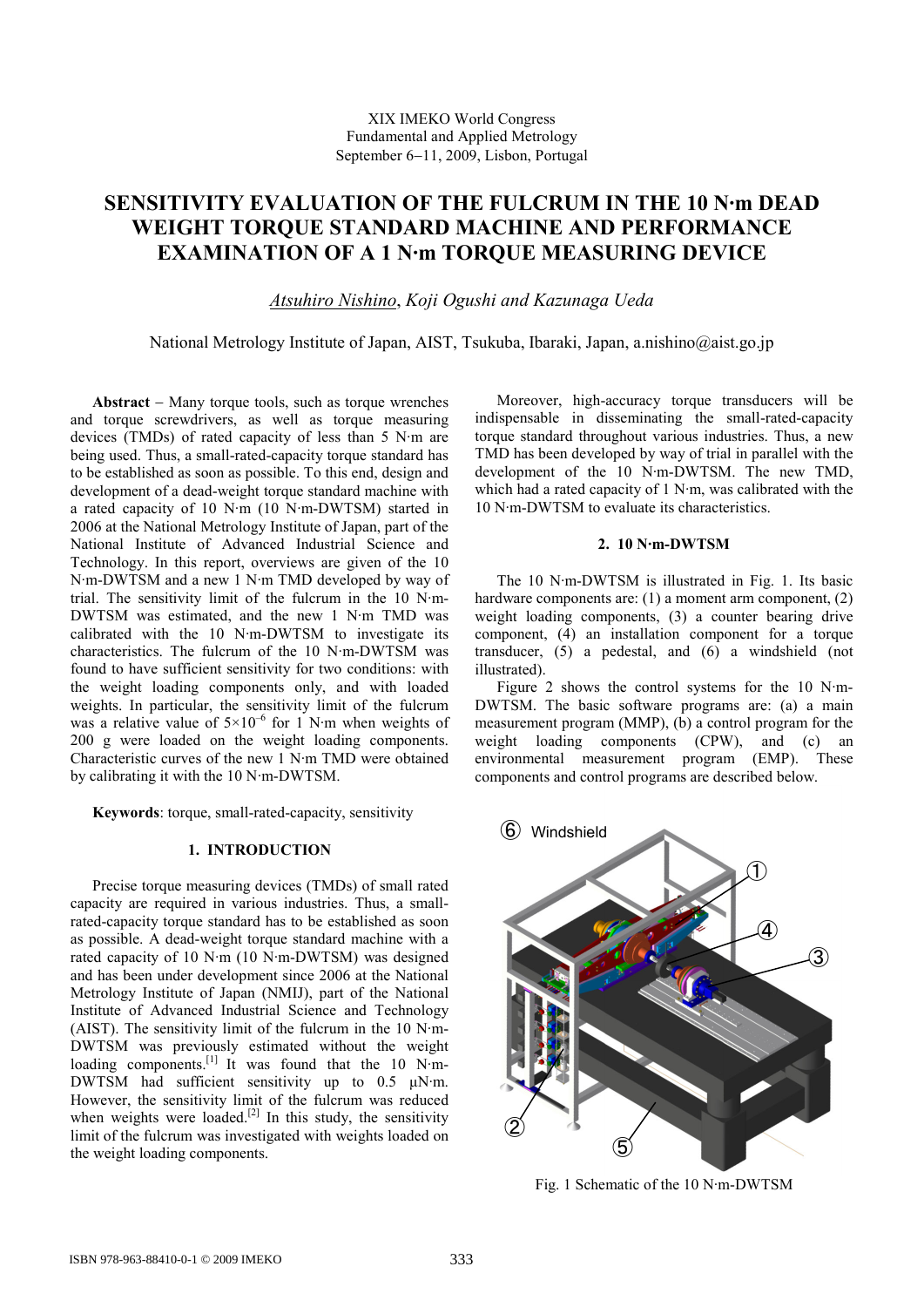

#### *2.1. Moment arm component*

The moment arm component consists of an aerostatic bearing serving as the fulcrum, the main parts of the moment arm, metal bands, and linear scales installed on both ends of the moment arm. The linear scales are photoelectric reflective scales with a resolution of 0.01 um. Figure 3 shows a schematic front view of the moment arm and an enlarged view of one of the metal bands. The moment arm component is line-symmetric with respect to the axial direction. The aerostatic bearing is used as the fulcrum supporting the moment arm to minimize the rotational friction. The designed pressure of compressed air supplied to the aerostatic bearing is 0.50 MPa. The main parts of the moment arm are made from low thermalexpansion alloy (super INVAR). The total nominal length of the main parts is 1000 mm and the thickness is 10 mm. Fixing plates 1 and 2 attached at the edges of the main parts are made from austenitic stainless steel (SUS304). The thin metal bands are supported by the fixing plates and are also made from SUS304. The thickness of the metal bands is 10 µm. The initial length of the moment arm (geometrical length),  $L_0$ , is defined as follows:

$$
t_w = L' - (L_u + h_1)
$$
 (1)  

$$
L_0 = \frac{t_w}{2} + L_u
$$
 (2),

where  $t_w$  is the thickness of the metal band,  $L'$  is the length from the centre of the measurement axis to the outer side of the fixing plate 1, *L*u is the length from the centre of the measurement axis to the fixing plate 2, and  $h_1$  is the thickness of the fixing plate 1. The dimensions  $L^{\prime}$ ,  $L_{\text{u}}$ , and  $h_1$ were measured with a coordinate measuring machine (CMM).

#### *2.2. Weight loading components*

Figure 4 is a photograph of the weight loading stage. Binary mass stack exchange systems are set as the weight loading components under both the right and left tips of the moment arm. Weights according to OIML R111 were prepared in a series from 1 mg to 1 kg in advance. The structures of the hanger parts look like baskets. A weight is placed on the L-shaped stage, and loading or unloading of



Fig.3 Schematic of the moment arm component



Fig. 4 Photograph of the weight loading stage

the weights is performed by moving the stage up and down. To do so, the motors in the weight loading components are controlled by the CPW, as shown in Figure 2.

#### *2.3. Counter bearing drive component*

The counter bearing drive component consists of a double harmonic drive gearing system and a servomotor. The resolution of the servomotor is 131 072 pulse/rev. The servomotor is controlled by the control program for the counter bearing drive component (CPC) included in the MMP, as shown in Figure 2.

#### *2.4. Installation Component for a torque transducer*

Misalignment in the measurement axis might affect the uncertainty of the torque realized by a TSM. Therefore, the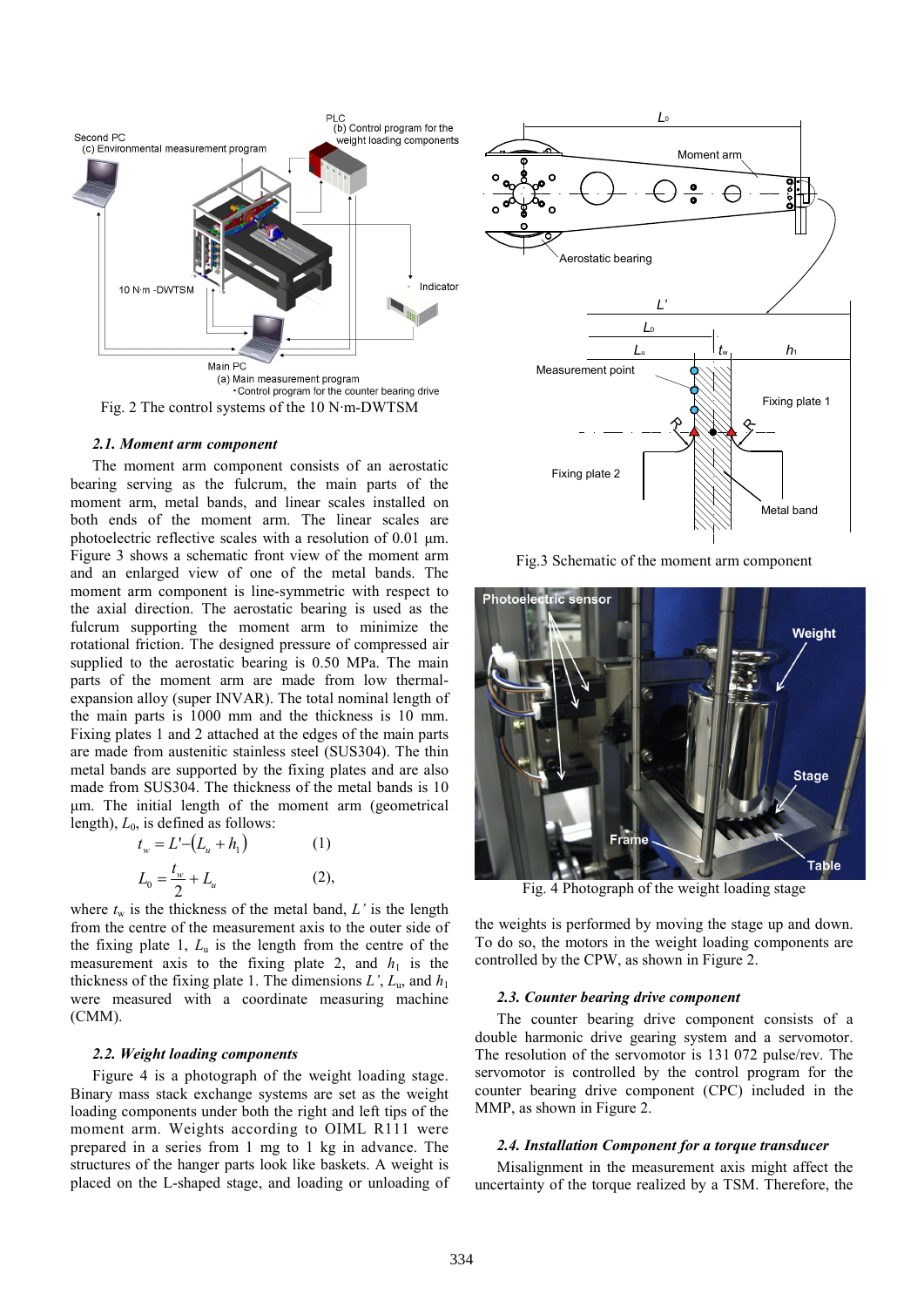measurement axis of the 10 N·m-DWTSM was aligned using a micrometer. In the installation component for a torque transducer, single diaphragm couplings are adopted to reduce the influence of the bending moments and transverse forces at both the moment arm side and the counter bearing side. Friction joints (ETP hydraulic clamps: ETP-T) are used to facilitate installation of the torque transducer at both ends of the shaft.

### *2.5. Pedestal*

The 10 N·m-DWTSM has been set up on a vibration-free table made from stone. The thickness of the stone table is 150 mm. Anti-vibration rubber elements with a thickness of about 40 mm are installed under the table. This is a temporary pedestal; in the future, it will be replaced with a new, specially designed pedestal.

#### *2.6. Windshield*

The 10 N·m-DWTSM is covered with a windshield made from acrylic plates. No air-cleaning system is used. Sliding doors are installed in the windshield to allow an operator enter when changing the mount position of a torque transducer. In the future, an air-conditioning control system will be introduced to control the ambient temperature.

#### *2.7. Main measurement program (MMP)*

The MMP is written in LabVIEW (National Instruments). The MMP is installed on a main PC, as shown in Fig. 2. The MMP reads position data from the linear scales installed on both ends of the moment arm. The CPC included in the MMP receives position data and controls the servomotor in the counter bearing drive component to return the moment arm to the horizontal position. The CPC can finely control the rotating speed of the servomotor. The MMP reads output data from an indicator. If an output value from a torque transducer exceeds a preset limit, the MMP discontinues measurement at once and stops the servomotor. The MMP sends commands to the programmable logic controller (PLC) to load or unload weights and also receives commands from the PLC. If the MMP receives an emergency halt command from the PLC, measurement is discontinued immediately. The MMP can communicate with the EMP via Ethernet. The MMP can obtain environmental data during the measurement from the EMP. If there is an unexpected value in the environmental data, such as a pressure drop of the compressed air supplied to the aerostatic bearing, the MMP immediately clamps the moment arm and stops the measurement.

## *2.8. Control program for weight loading components (CPW)*

The CPW is installed in the PLC. The CPW can control the ten motors in the weight loading components. The PLC is connected to the main PC by a serial communication link. The CPW receives commands from the MMP and sends commands to the servo amplifiers. The CPW can check the movement of motors in the weight loading components in the following instruments. Photoelectric sensors are installed near the top and bottom of each weight loading stage. The

CPW reads position data from these sensors, and if there is any problem in the weight loading components, such as malfunction of the motor drive units, the CPW can deactivate all motors and send an emergency halt command to the MMP.

### *2.9. Environmental measurement program (EMP)*

The EMP is also written in LabVIEW. The EMP reads environmental data, including the environmental temperature, humidity, and atmospheric pressure, as well as the temperature of the transducer. The EMP can also monitor the condition of the compressed air supplied to the aerostatic bearing, such as the pressure, flow volume, and temperature. The EMP can communicate with the MMP via Ethernet. The EMP sends environmental data when requested by the MMP. The EMP records the environmental values of the laboratory for the past 24 hours.

### **3. THE NEW 1 N·m TMD**

Highly accurate small-rated-capacity TMDs will be indispensable in disseminating the small-rated-capacity torque standard in various industries. A trial small-ratedcapacity TMD (TP-1N-0302) has been developed in parallel with the development of the 10 N·m-DWTSM. Figure 5 shows the TP-1N-0302, together with an MGCplus system which is used as an indicator/amplifier. The capacity of the TP-1N-0302 is 1 N·m. The total length is 165 mm, and the diameter of the shaft is 15 mm. The housing of the TP-1N-0302 is made from aluminium alloy. Hollow aluminium alloy tubes are used for the shafts to attain a lighter body. The measuring amplifier system (MGCplus ML38) has a carrier frequency of 225 Hz and a digital resolution of 1 000 000 digits.



Fig. 5 Photograph of the TP-1N-0302 and the MGCplus

### **4. EXPERIMENTAL CONDITIONS**

### *4.1. Sensitivity evaluation of the fulcrum*

The aerostatic bearing installed in the moment arm component is used for the fulcrum. It has previously been confirmed that the sensitivity limit of the fulcrum was sufficient for the mass range from 1.0 mg to 0.1 mg without the weight loading components.<sup>[1]</sup> In this study, the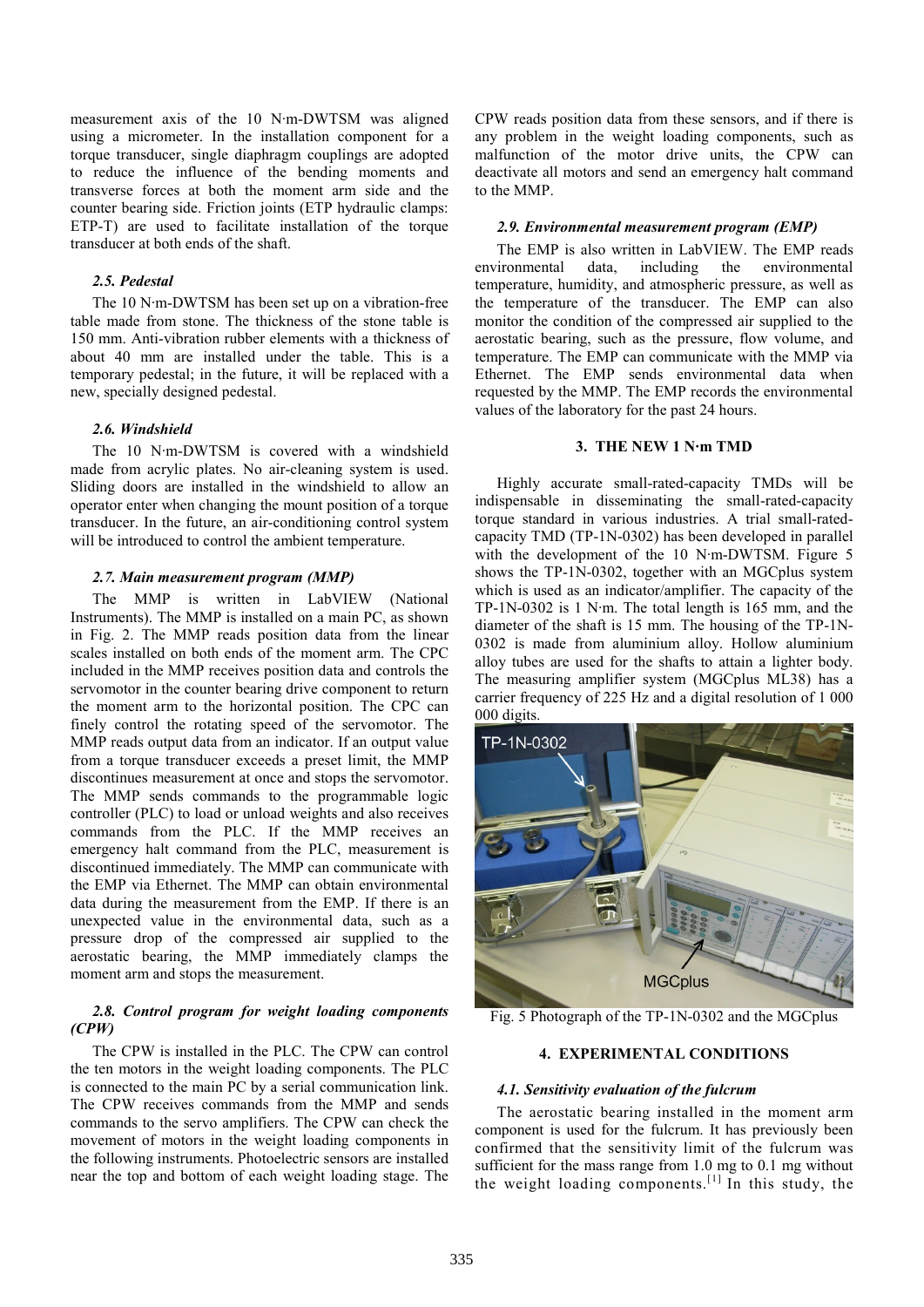

Fig. 6 Principle of the balance [2]

sensitivity limit of the fulcrum was investigated with weights loaded on the weight loading components. In particular, it was evaluated whether the 10 N·m-DWTMS had sufficient sensitivity for calibration of the new 1 N·m TMD. Figure 6 shows the principle of the balance.<sup>[2]</sup> The sensitivity of the balance,  $\phi$ , is given by:

$$
\tan \phi = \frac{L_0 \cdot \Delta W}{W_G \cdot b + a(W + \Delta W)}
$$
(3),

where  $L_0$  is the lever length,  $\Delta W$  is mass of a small weight,  $W<sub>G</sub>$  is mass of the lever, and *W* is total mass of a radial load. In Fig. 6, S indicates the fulcrum point and G indicates the centre of gravity. Also,  $S_1$  and  $S_2$  are load points, A is the intersection of the line connecting  $S_1$  and  $S_2$  and the line connecting S and G, *a* is the distance from S to A, and *b* is the distance from S to G. The centre of gravity of the 10 N·m-DWTSM was adjusted to be above the fulcrum point to improve the sensitivity. If there is no friction in the fulcrum under this condition, the moment arm cannot maintain a horizontal position. To measure the sensitivity limit of the fulcrum, the horizontal position of the moment arm was adjusted by attaching weights under the fulcrum point to make the centre of gravity lower than the fulcrum point. Therefore, this condition was worse than the usual calibration condition for the sensitivity of the fulcrum. Moreover, the larger the radial load, the smaller the sensitivity limit of the fulcrum becomes.<sup>[2]</sup> When weights were loaded to generate 1 N·m in the calibration of the new 1 N·m TMD, the radial load became the maximum. In other words, this condition was the worst condition for the sensitivity when calibrating the new 1 N·m TMD. Thus, the sensitivity limit of the fulcrum was investigated for two conditions: The first was the case where only the weight loading components were installed (case 1), and the second was the case where the maximum radial load was applied to the weight loading components (case 2). It was necessary to load a weight of 200 g on the right or left side of the moment arm to generate 1 N·m. To generate a radial load equivalent to this condition, weights of 100 g were loaded on both main parts of the moment arm, that is, a total weight of 200 g, to balance the moment arm. The 1.0 mg and 0.1 mg weights were made especially and measured in the Mass and Force Standards Section of NIMJ. In case 1, the 0.1 mg weight was loaded, generating a torque of 0.5  $\mu$ N·m. In case 2, the 1.0 mg weight was loaded, generating a torque equivalent to 5.0  $\mu$ N·m. The relative value was  $5\times10^{-6}$  for 1 N·m. The inclination of the moment arm was measured with the linear scales installed on both ends of the moment arm.



Loading and unloading of the small weights were performed five times for each case.

#### *4.2. Calibration of the new 1 N·m TMD*

In this study, the characteristics of the new 1 N·m TMD were evaluated. Figure 7 shows the loading cycles used for calibration with the 10 N·m-DWTSM.[3] There were eight calibration steps (0.1 N·m, 0.2 N·m, 0.3 N·m, 0.4 N·m, 0.5 N·m, 0.6 N·m, 0.8 N·m, and 1.0 N·m). The mount position was changed three times  $(0^{\circ}, 120^{\circ}$  and  $240^{\circ})$ . After the output from the TMD reached a prescribed value in each calibration step, the 10 N·m-DWTSM was maintained in the horizontal position for 50 seconds, and 20 points were measured at intervals of 0.5 seconds. The TMD was calibrated separately for the clockwise (CW) and the counter-clockwise (CCW) directions. Additionally, for reference, the TMD was also calibrated with a 1 kN·m-DWTSM; however, because the ordinary calibration range of the 1 kN·m-DWTSM was more than 5 N·m, this calibration served merely as a trial. Two calibration steps were used (0.5 N·m and 1.0 N·m), and the other conditions were the same as in the calibration with the 10 N·m-DWTSM. The MGCplus ML38 was used as an indicator/amplifier, and a 0.1 Hz Bessel filter was employed as a low pass filter.

#### **5. RESULTS AND DISCUSSION**

#### *5.1. Sensitivity evaluation of the fulcrum*

Figure 8 shows the results for case 1. When the 0.1 mg weight was loaded, the inclined level was an average of 0.37 µm. Also, when this weight was unloaded, the inclined level almost returned to the horizontal position. Figure 9 shows the results for case 2. The inclined level was an average of  $0.29$  um when the 1.0 mg weight was loaded, and it returned almost to the horizontal position when unloaded. Thus, the sensitivity limit of the fulcrum was found to be sufficient in both cases.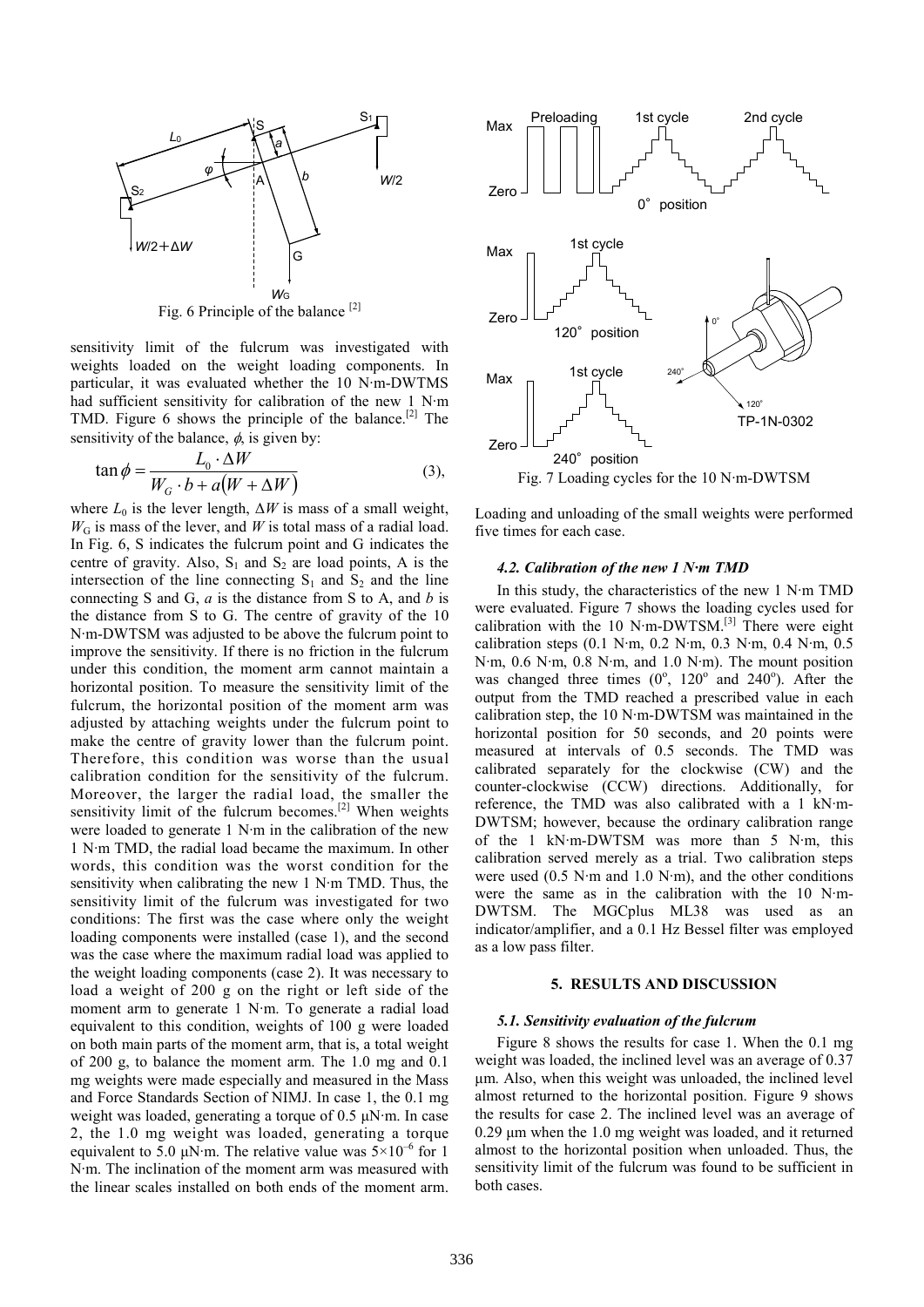

Fig. 8 Inclined level of the moment arm (case 1)



Fig.9 Inclined level of the moment arm (case 2)

In this study, because the centre of gravity was set lower than the fulcrum point in order to balance the moment arm, this condition was worse than the actual calibration condition for the sensitivity limit of the fulcrum. Thus, there is a possibility that the sensitivity limit of the fulcrum under the actual calibration condition is better than this result because the centre of gravity is adjusted to be above the fulcrum point when no weight is loaded.

#### *5.2. Calibration of the new 1 N·m TMD*

Figure 10 shows characteristic curves of the TP-1N-0302 calibrated with the 10 N·m-DWTSM. These curves show the characteristics of a transducer with only one graph.<sup>[4]</sup> Regarding the measurement results for increasing torque *S'*ije and decreasing torque *S''*ije, the characteristic relative deviations (R.D.) *D'*ije and *D''*ije are calculated according to Eq.  $(4)$  and Eq.  $(5)$  below:

$$
D'_{\substack{\text{ije}}} = \frac{\left(S'_{\substack{\text{ije}}} - \frac{T_i}{T_{\text{max}}}\overline{S'}_n\right)}{\left|\overline{S'}_n\right|}
$$
(4)  

$$
D''_{\substack{\text{ije}}} = \frac{\left(S''_{\substack{\text{ije}}} - \frac{T_i}{T_{\text{max}}}\overline{S'}_n\right)}{\left|\overline{S'}_n\right|}
$$
(5)



Fig. 10 Characteristic curve of TP-1N-0302 calibrated with the 10 N·m-DWTSM

Here,  $S'_n$  is the total average value of  $T_{\text{max}}$ , which is the maximum value of the 1st cycle at each mount position, j is the index of the calibration cycle, and e is the index of the series. The characteristic curves were almost symmetrical around the boundary of 0 N·m, as shown in Fig. 10. Moreover, the characteristic curves for increasing torque were coincident with the characteristic curves for decreasing torque, indicating that the reproducibility was good.

The calibration results and the relative expanded uncertainties attributed to a TMD,  $U_{\text{tra}}$ , are shown in Table 1. The relative expanded uncertainties were calculated based on JMIF-015.<sup>[3]</sup> The calibration results obtained with the 10 N·m-DWTSM and those obtained with the 1 kN·m-DWTSM can be considered to be equivalent at  $\pm 1$  N·m and  $\pm 0.5$  N·m when considering the calibration uncertainties. The relative expanded uncertainties obtained with the 10 N·m-DWTSM were smaller than those obtained with the 1 kN·m-DWTSM. The relative expanded uncertainties of the 10 N·m-DWTSM were  $U_{\text{tra}}$ <sub>CW</sub> = 0.0061 and  $U_{\text{tra}}$ <sub>CCW</sub> = 0.0054 at the rated capacity. On the other hand, the relative expanded uncertainties of the 1 kN·m-DWTSM were  $U_{\text{tra-CW}} = 0.0178$ and  $U_{\text{tra~CCW}}$  = 0.0152 at the rated capacity. One of the causes for this result was the difference of the calibration steps. Also, it was thought that the counter bearing drive control programs for the 10 N·m-DWTSM and the 1 kN·m-DWTSM were different. The counter bearing drive control program for the 10 N·m-DWTSM can finely adjust the rotating speed to prevent the servomotor from overshooting in the near horizontal position. It is thought that this program had a positive effect on the calibration results. Thus, it was considered that the technique for controlling the counter bearing drive is important for small-rated-capacity torque transducers.

The long-term stability of the TP-1N-0302 will be evaluated in the future.